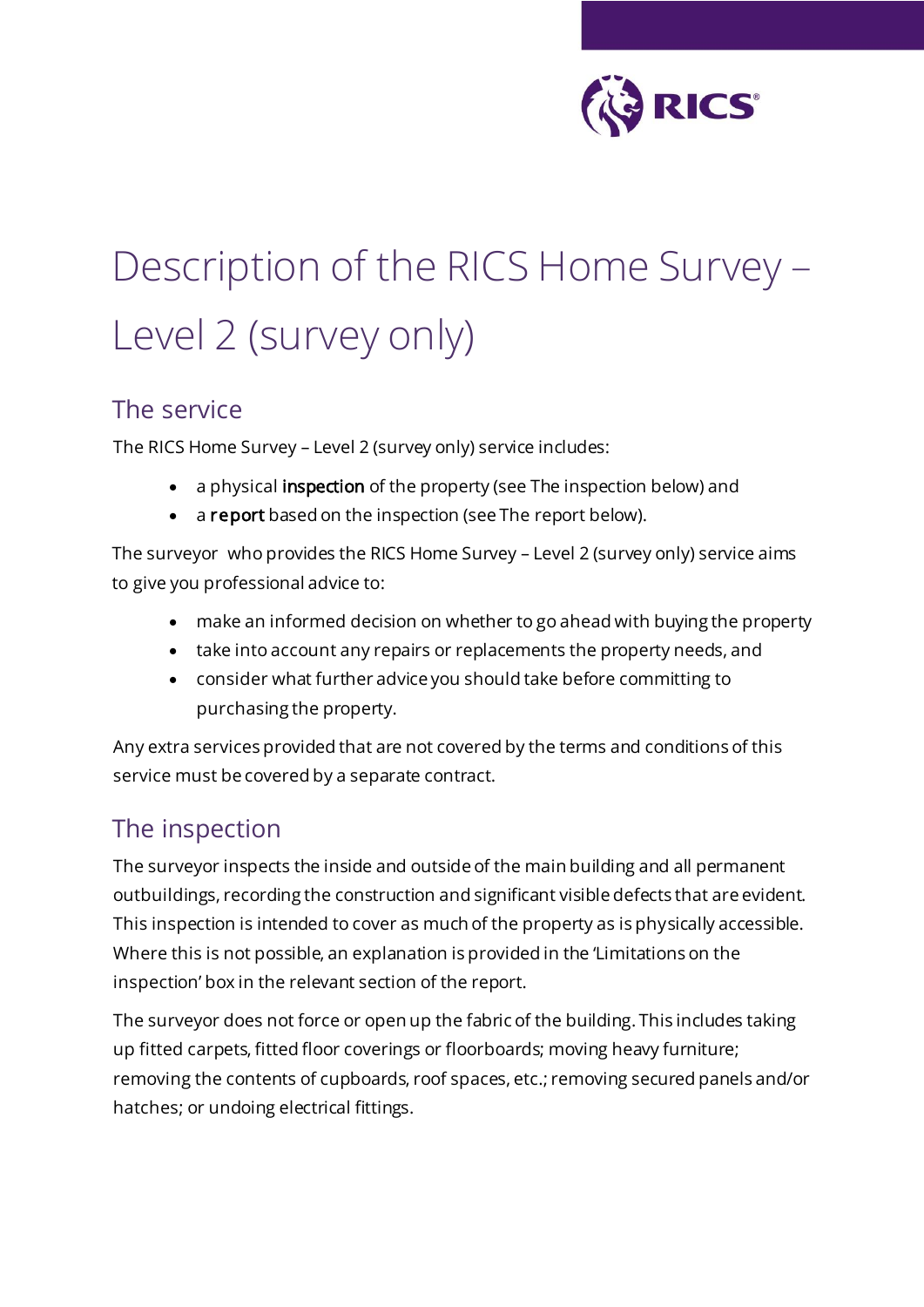If necessary, the surveyor carries out parts of the inspection when standing at ground level, from adjoining public property where accessible. This means the extent of the inspection will depend on a range of individual circumstances at the time of inspection, and the surveyor judges each case on an individual basis.

The surveyor uses equipment such as a damp meter, binoculars and torch, and uses a ladder for flat roofs and for hatches no more than 3m above level ground (outside) or floor surfaces (inside) if it is safe to do so.

If it is safe and reasonable to do so, the surveyor will enter the roof space and visually inspect the roof structure with attention paid to those parts vulnerable to deterioration and damage. Although the surveyor does not move or lift insulation material, stored goods or other contents.

The surveyor also carries out a desk-top study and makes oral enquiries for information about matters affecting the property.

#### Services to the property

Services are generally hidden within the construction of the property. This means that only the visible parts of the available services can be inspected, and the surveyor does not carry out specialist tests. The visual inspection cannot assess the efficiency or safety of electrical, gas or other energy sources. It also does not investigate the plumbing, heating or drainage installations (or whether they meet current regulations); or the internal condition of any chimney, boiler or other flue.

# Outside the property

The surveyor inspects the condition of boundary walls, fences, permanent outbuildings and areas in common (shared) use. To inspect these areas, the surveyor walks around the grounds and any neighbouring public property where access can be obtained. Where there are restrictions to access (e.g. a creeper plant prevents closer inspection), these are reported and advice is given on any potential underlying risks that may require further investigation.

Buildings with swimming pools and sports facilities are treated as permanent outbuildings and are therefore inspected, but the surveyor does not report on the leisure facilities, such as the pool itself and its equipment internally and externally, landscaping and other facilities (for example, tennis courts and temporary outbuildings).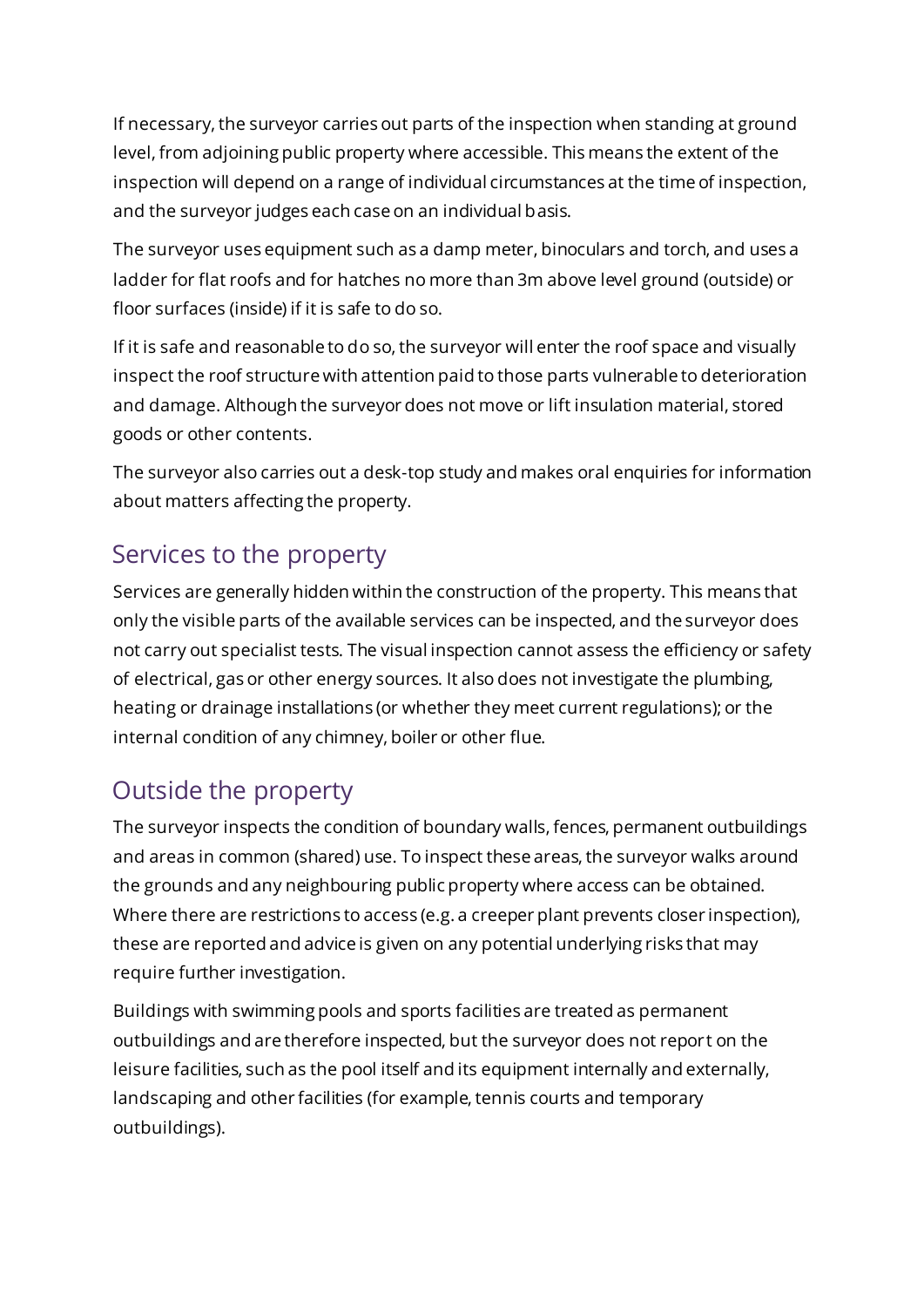### **Flats**

When inspecting flats, the surveyor assesses the general condition of the outside surfaces of the building, as well as its access areas (for example, shared hallways and staircases that lead directly to the subject flat) and roof spaces, but only if they are accessible from within and owned by the subject flat. The surveyor does not inspect drains, lifts, fire alarms and security systems.

External wall systems are not inspected. If the surveyor has specific concerns about these items, further investigation will be recommended before making a legal commitment to purchase.

# Dangerous materials, contamination and environmental

#### issues

The surveyor does not make any enquiries about contamination or other environmental dangers. However, if the surveyor suspects a problem, they should recommend further investigation.

The surveyor may assume that no harmful or dangerous materials have been used in the construction, and does not have a duty to justify making this assumption. However, if the inspection shows that such materials have been used, the surveyor must report this and ask for further instructions.

The surveyor does not carry out an asbestos inspection and does not act as an asbestos inspector when inspecting properties that may fall within The Control of Asbestos Regulations 2012 ('CAR 2012'). However, the report should properly emphasise the suspected presence of asbestos containing materials if the inspection identifies that possibility.

With flats, the surveyor assumes that there is a 'dutyholder' (as defined in CAR 2012), and that there is an asbestos register and an effective management plan in place, which does not present a significant risk to health or need any immediate payment. The surveyor does not consult the dutyholder.

# The report

The surveyor produces a report of the inspection results for you to use, but cannot accept any liability if it is used by anyone else. If you decide not to act on the advice in the report, you do this at your own risk. The report objectively describes the condition of the elements and provides an assessment of the relative importance of the defects/problems. Although it is concise, the RICS Home Survey – Level 2 (survey only)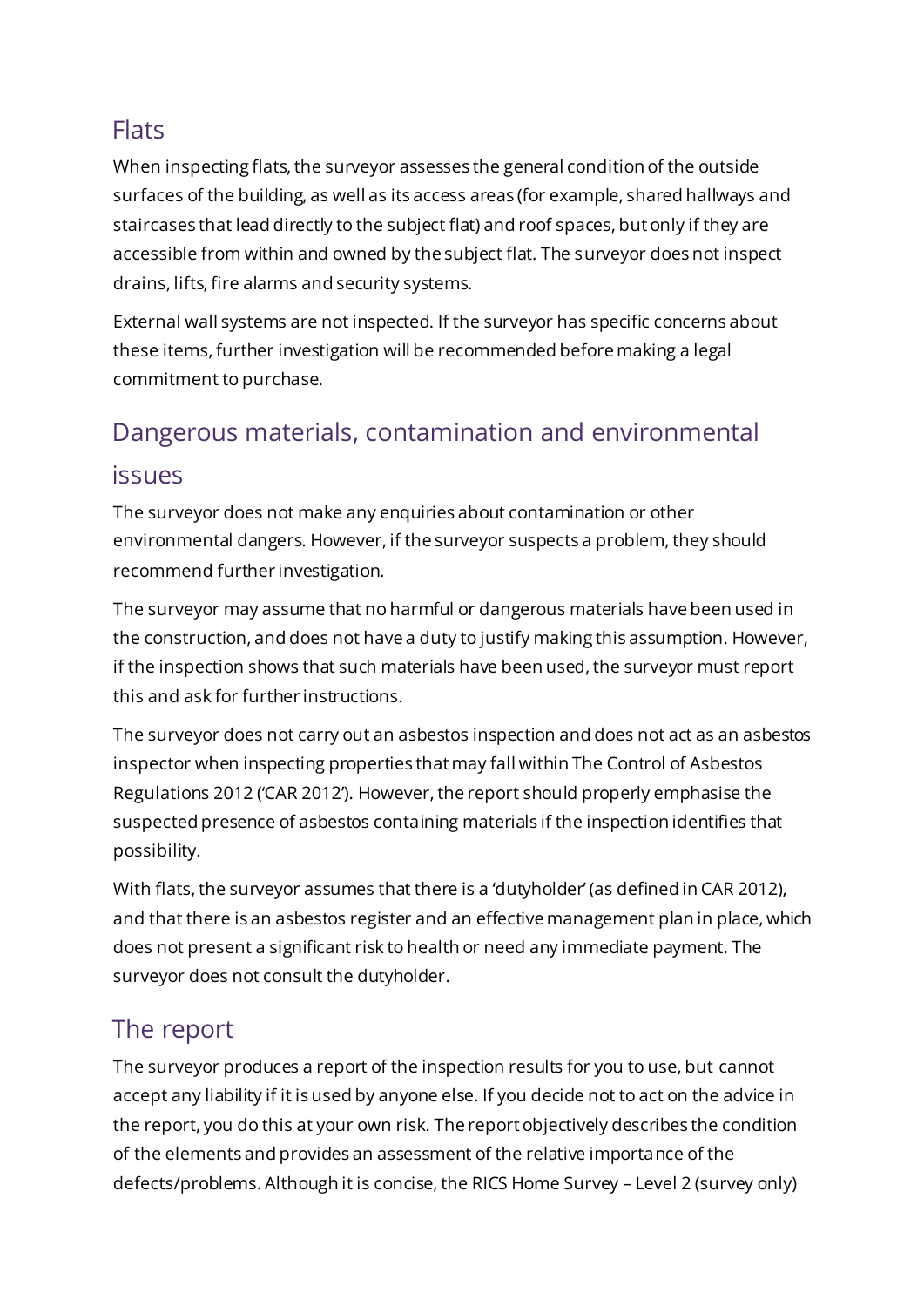does include advice about repairs or any ongoing maintenance issues. Where the surveyor is unable to reach a conclusion with reasonable confidence, a recommendation for further investigation should be made..

# Condition ratings

The surveyor gives condition ratings to the main parts (the 'elements') of the main building, garage and some outside elements. The condition ratings are described as follows:

- R Documents we may suggest you request before you sign contracts.
- Condition rating 3 Defects that are serious and/or need to be repaired, replaced or investigated urgently. Failure to do so could risk serious safety issues or severe long-term damage to your property. Written quotations for repairs should be obtained prior to legal commitment to purchase.
- Condition rating 2 Defects that need repairing or replacing but are not considered to be either serious or urgent. The property must be maintained in the normal way.
- Condition rating 1 No repair is currently needed. The property must be maintained in the normal way.
- NI Elements not inspected.

The surveyor notes in the report if it was not possible to check any parts of the property that the inspection would normally cover. If the surveyor is concerned about these parts, the report tells you about any further investigations that are needed.

### Energy

The surveyor has not prepared the Energy Performance Certificate (EPC) as part of the RICS Home Survey – Level 2 (survey only) service for the property. Where the EPC has not been made available by others, the most recent certificate will be obtained from the appropriate central registry where practicable. If the surveyor has seen the current EPC, they will review and state the relevant energy efficiency rating in this report. In addition, as part of the RICS Home Survey – Level 2 (survey only) service, checks are made for any obvious discrepancies between the EPC and the subject property, and the implications are explained to you.

# Issues for legal advisers

The surveyor does not act as a legal adviser and does not comment on any legal documents. If, during the inspection, the surveyor identifies issues that your legal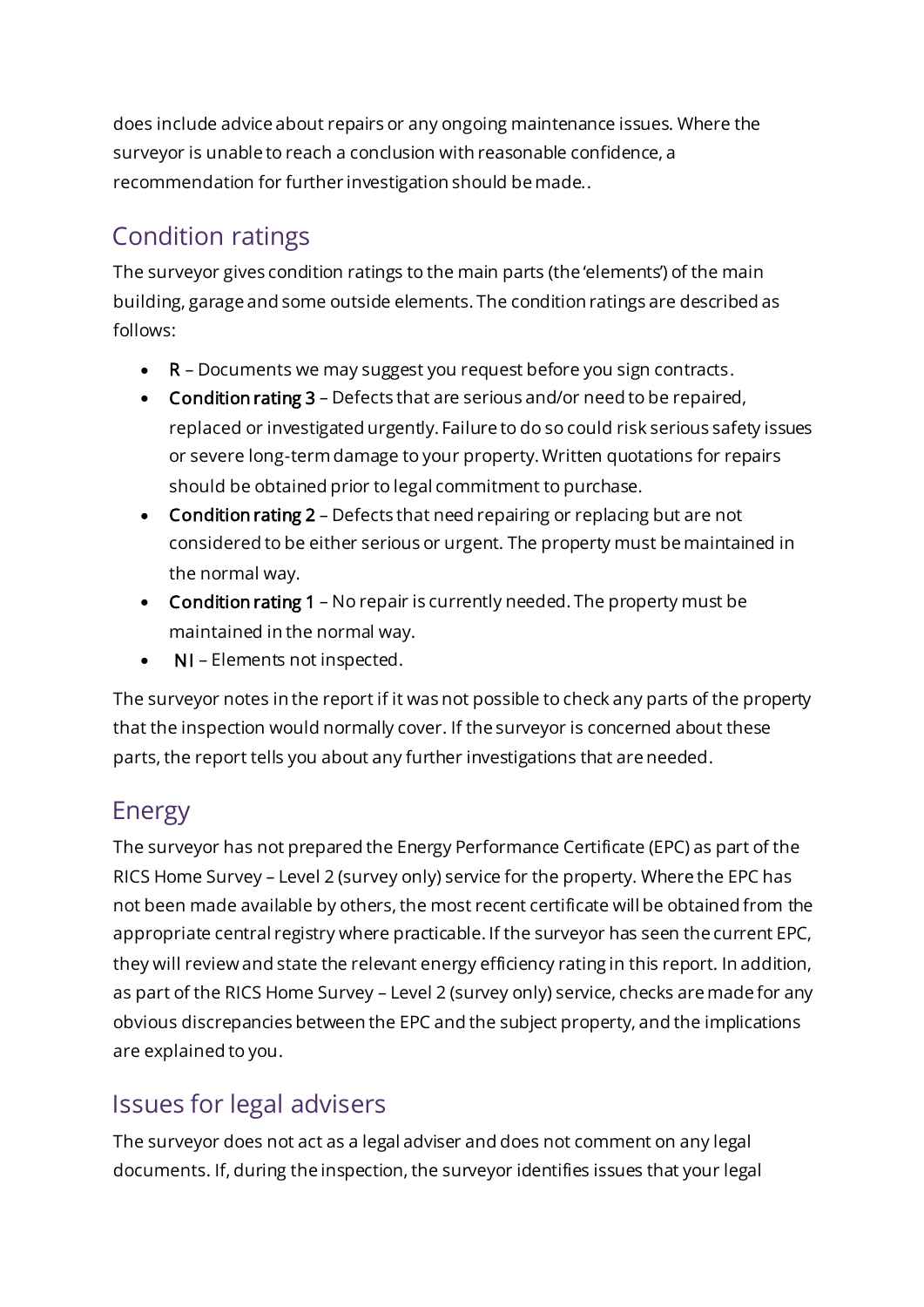advisers may need to investigate further, the surveyor may refer to these in the report (for example, to state you should check whether there is a warranty covering replacement windows).

This report has been prepared by a surveyor merely in their capacity as an employee or agent of a firm, company or other business entity ('the Company'). The report is the product of the Company, not of the individual surveyor. All of the statements and opinions contained in this report are expressed entirely on behalf of the Company, which accepts sole responsibility for them. For their part, the individual surveyor assumes no personal financial responsibility or liability in respect of the report, and no reliance or inference to the contrary should be drawn.

In the case of sole practitioners, the surveyor may sign the report in their own name, unless the surveyor operates as a sole trader limited liability company.

Nothing in this report excludes or limits liability for death or personal injury (including disease and impairment of mental condition) resulting from negligence.

### Risks

This section summarises defects and issues that present a risk to the building or grounds, or a safety risk to people. These may have been reported and condition rated against more than one part of the property, or may be of a more general nature. They may have existed for some time and cannot be reasonably changed. If the property is leasehold, the surveyor gives you general advice and details of questions you should ask your legal advisers. The RICS Home Survey – Level 2 (survey only) report will identify and list the risks, and explain the nature of these problems.

## Standard terms of engagement

- 1. The service the surveyor provides the standard RICS Home Survey Level 2 (survey only) service described in this section, unless you agree with the surveyor in writing before the inspection that the surveyor will provide extra services. Any extra service will require separate terms of engagement to be entered into with the surveyor. Examples of extra services include:
	- o costing of repairs
	- o schedules of works
	- o supervision of works
	- o re-inspection
	- o detailed specific issue reports and
	- o market valuation and reinstatement costs.